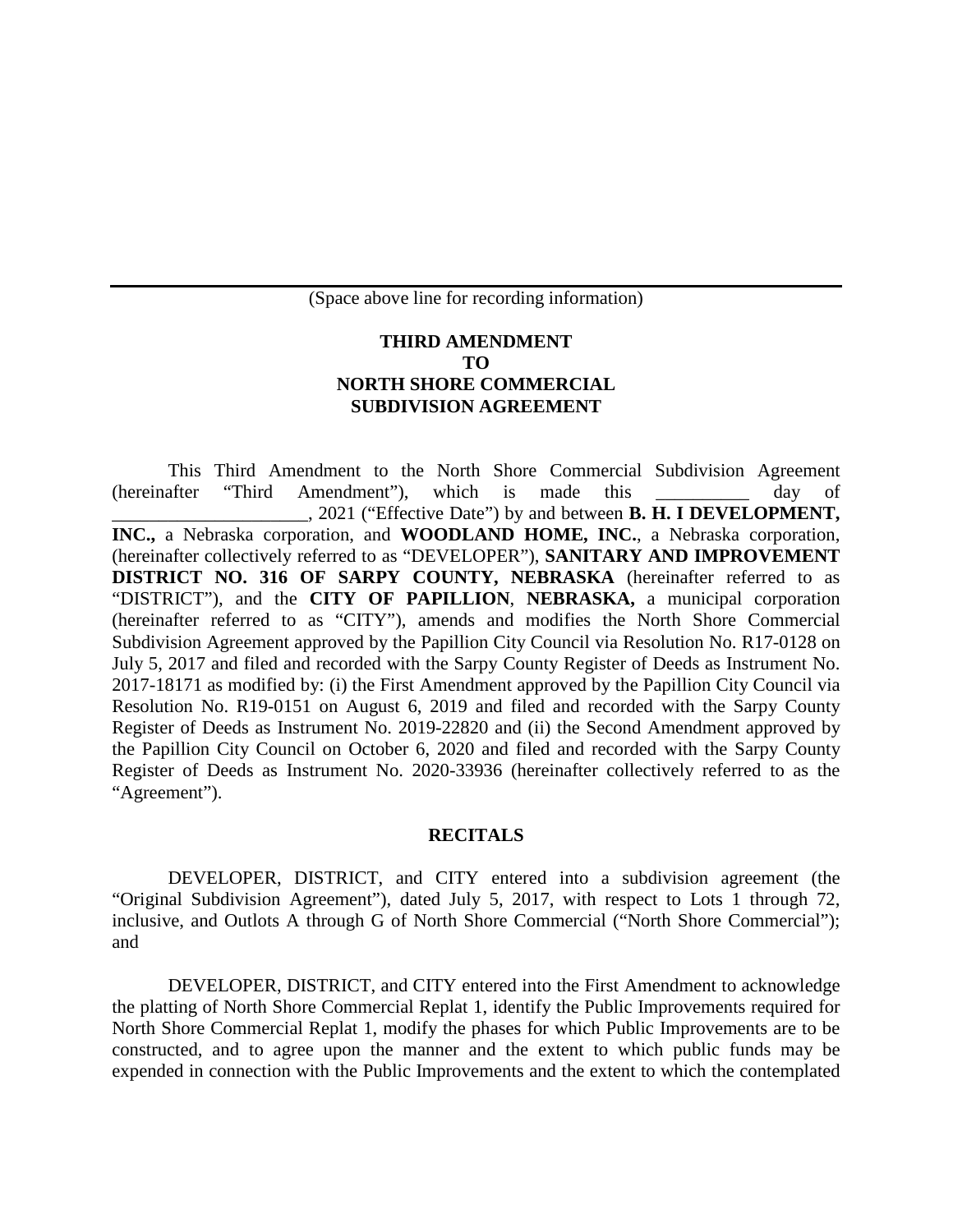Public Improvements shall specifically benefit property in the Development Area, and adjacent thereto, and to what extent the Cost of the same shall be specially assessed; and

DEVELOPER, DISTRICT, and CITY entered into the Second Amendment to modify the Source and Use of Funds exhibit with respect to the Sanitary Sewer and Storm Sewer, Paving, and Water Section II costs.

The Parties wish to modify the Agreement to acknowledge North Shore Commercial Replat 2 and to adjust cost estimates for the Public Improvements for Phase 2 and Phase 3.

## **NOW, THEREFORE, IT IS MUTUALLY AGREED AS FOLLOWS:**

- 1. Incorporation of Recitals. The recitals set forth above are, by this reference, incorporated into and deemed part of the Agreement as modified or amended by this Third Amendment.
- 2. Capitalized Terms. All capitalized terms not otherwise defined herein shall have the respective meanings ascribed to them as set forth in the Agreement.
- 3. Area of Application. This Third Amendment applies to: (i) Lots  $1 71$ , inclusive, and Outlots  $A - G$ , inclusive, North Shore Commercial, (ii) Lots 1 through 5, inclusive, and Outlot A of North Shore Commercial Replat 1 and (iii) Lots 1 and 2 North Shore Commercial Replat 2.
- 4. Amendments. The Agreement terms are hereby amended as follows:
	- A. Section 11(S) as added by the First Amendment is hereby rescinded in its entirety and replaced to read as follows:

(S) Maintenance Agreement for On-Street Parking. DEVELOPER shall enter into a maintenance agreement with DISTRICT to provide the terms and conditions for DEVELOPER's maintenance, including but not limited to, pavement maintenance and repair and snow removal, of any on-street parking stalls constructed within the Dedicated Streets located within North Shore Commercial Replat 1 and North Shore Commercial Replat 2 (the "On-Street Parking Stall Maintenance Agreement"). The On-Street Parking Stall Maintenance Agreement shall be prepared and filed with the Sarpy County Register of Deeds in a form satisfactory to CITY since DISTRICT's rights and responsibilities will transfer to CITY upon CITY's annexation of the Development Area. DEVELOPER and DISTRICT shall submit the On-Street Parking Stall Maintenance Agreement to the Public Works Director prior to commencement of paving and construction of such corresponding Dedicated Street(s).

5. Exhibit Modifications. The Agreement exhibits are hereby rescinded, modified, and/or added as follows: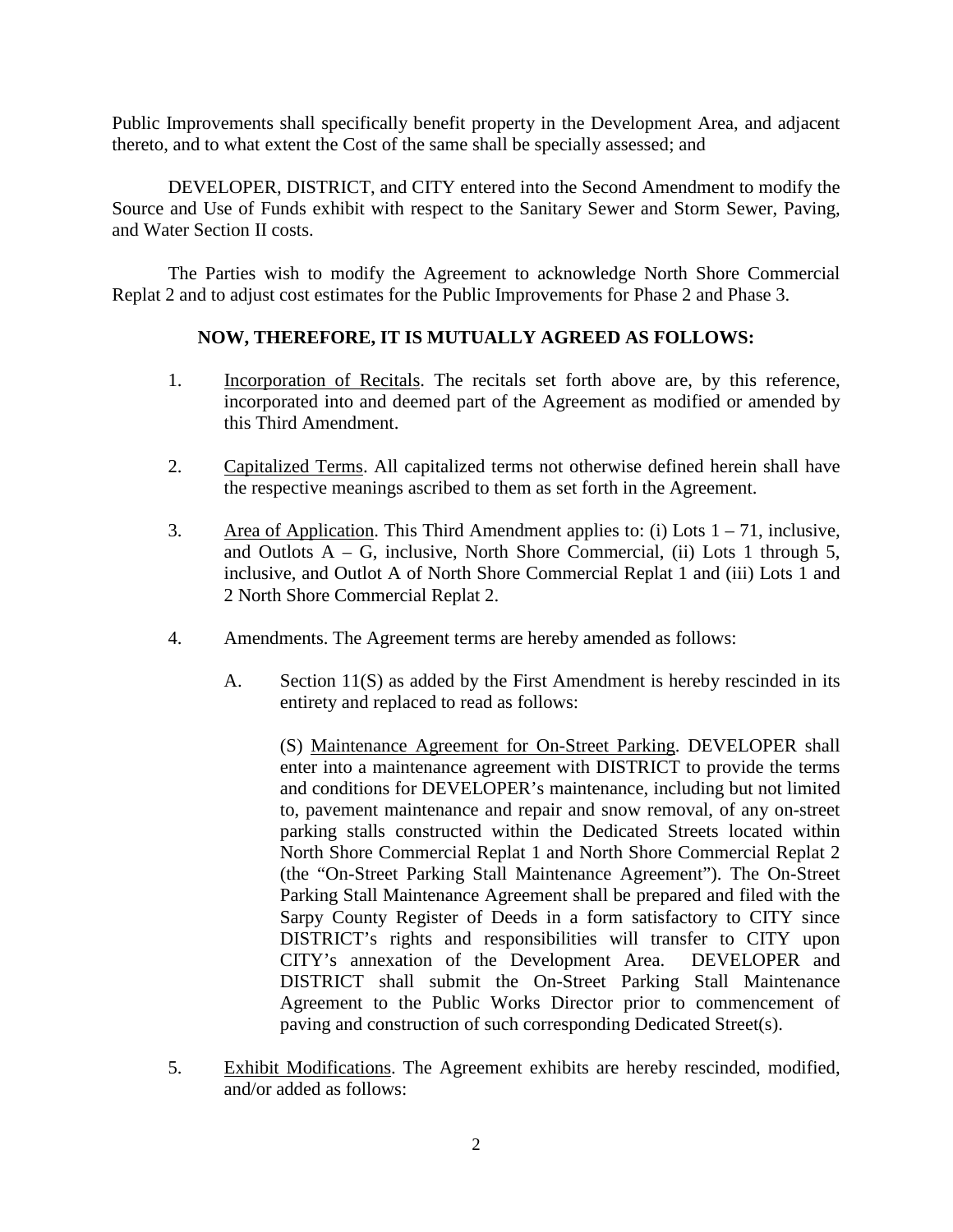- A. Exhibit F-2, and all references thereto, are hereby rescinded in their entirety and replaced with Exhibit F-3, which is attached hereto and which is hereby incorporated into the Agreement by this reference.
- 6. No Other Amendment. Except as specifically modified or amended by this Third Amendment, the Agreement shall remain in full force and effect.
- 6. Binding Effect. This Third Amendment shall be binding upon the Parties hereto, their respective successors, and assigns.

*(Signatures on following pages.)*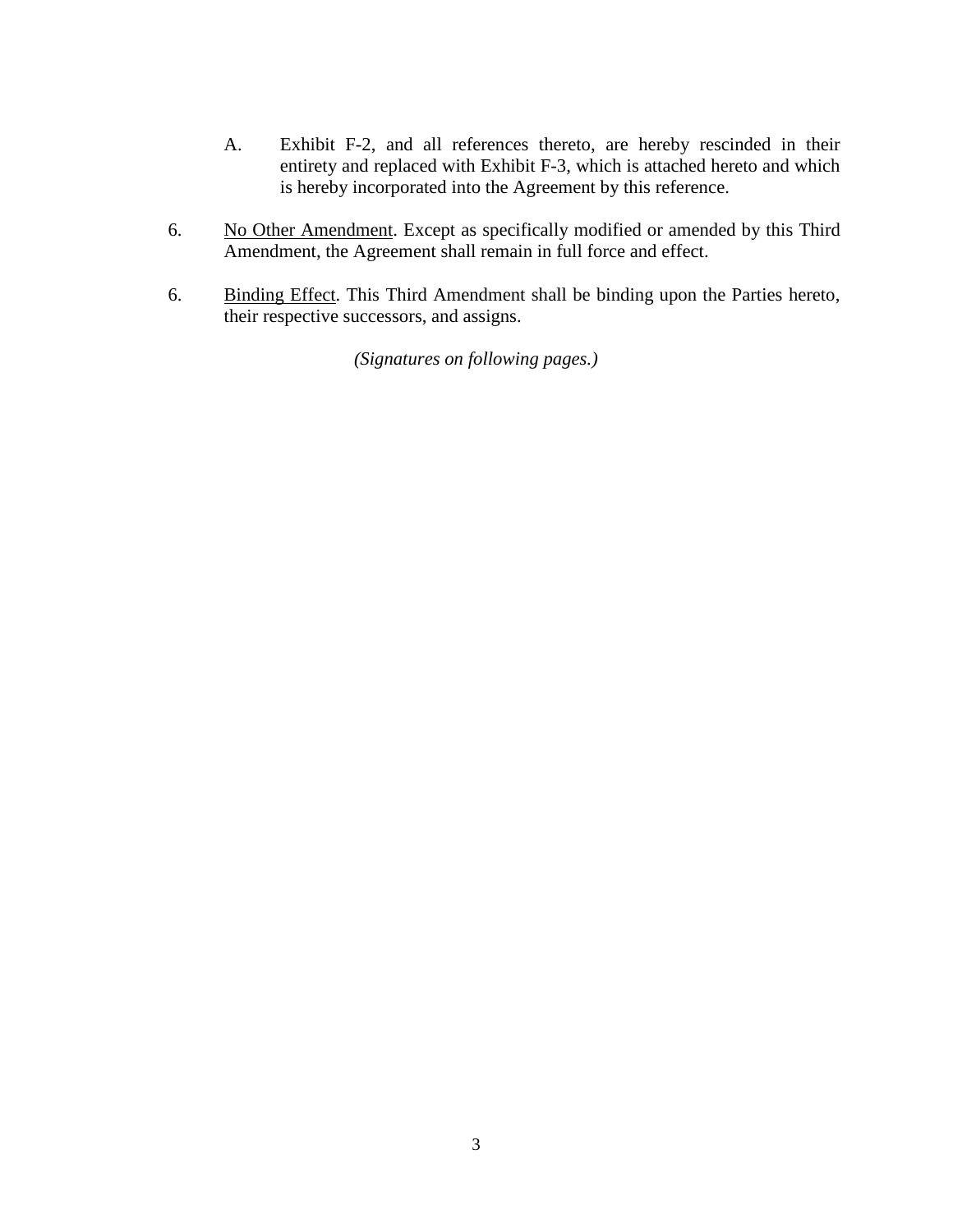## ATTEST: THE CITY OF PAPILLION, NEBRASKA

Nicole L. Brown, City Clerk David P. Black, Mayor

\_\_\_\_\_\_\_\_\_\_\_\_\_\_\_\_\_\_\_\_\_\_\_\_\_\_\_\_\_ \_\_\_\_\_\_\_\_\_\_\_\_\_\_\_\_\_\_\_\_\_\_\_\_\_\_\_\_\_\_\_\_

SEAL: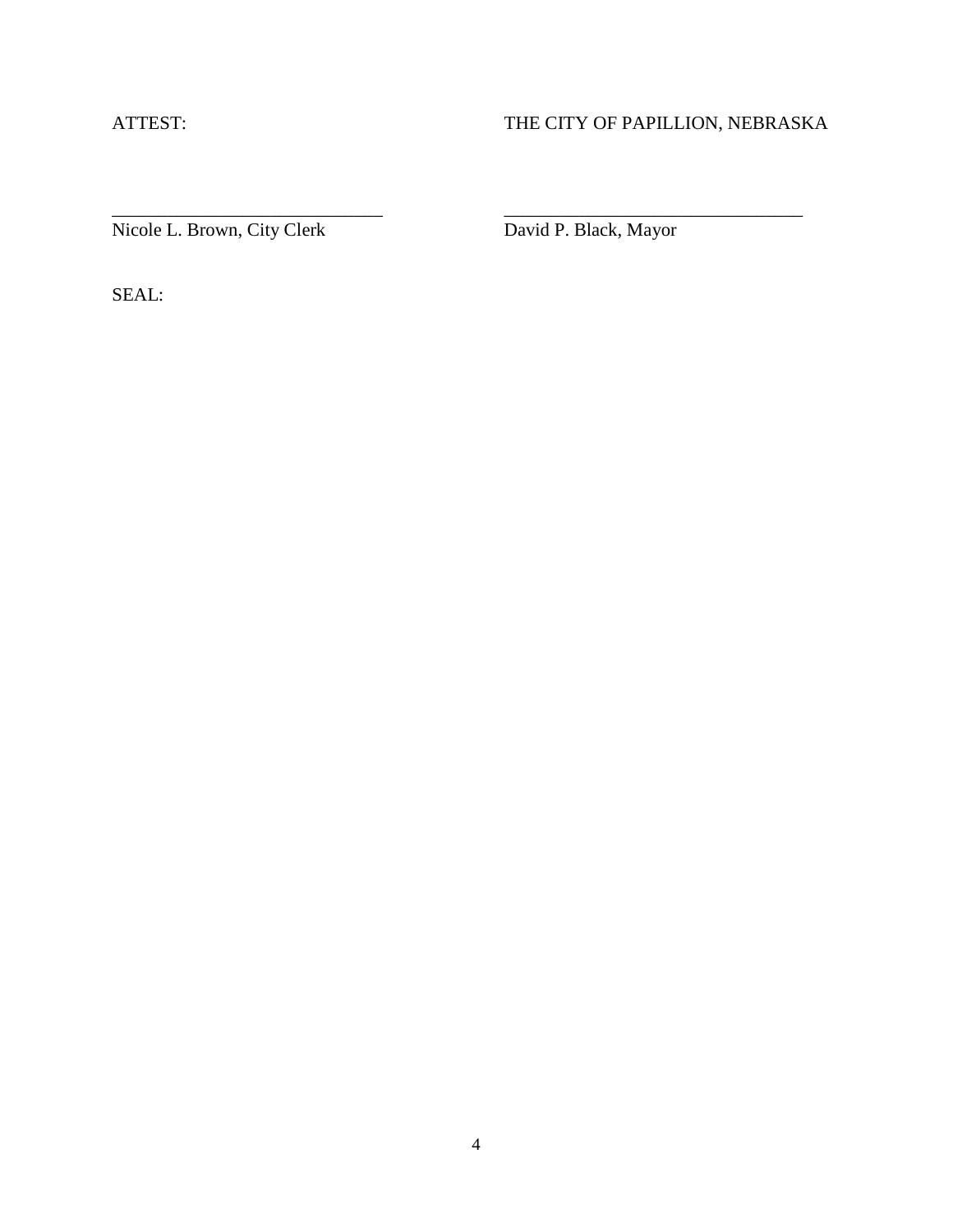## SANITARY AND IMPROVEMENT DISTRICT NO. 316 OF SARPY COUNTY, NEBRASKA

By\_\_\_\_\_\_\_\_\_\_\_\_\_\_\_\_\_\_\_\_\_\_\_\_\_\_\_\_\_\_\_\_\_\_\_\_\_

Gerald L. Torczon, Chairman

STATE OF NEBRASKA ) ) ss. COUNTY OF SARPY  $\qquad$ )

Before me, a notary public, in and for said county and state, personally came Gerald L. Torczon, Chairman of Sanitary and Improvement District No. 316 of Sarpy County, Nebraska, known to me to be the identical person who executed the above instrument and acknowledged the execution thereof to be his voluntary act and deed on behalf of such District.

Witness my hand and Notarial Seal this \_\_\_\_\_ day of \_\_\_\_\_\_\_\_\_\_\_\_\_\_, 2021.

Notary Public

\_\_\_\_\_\_\_\_\_\_\_\_\_\_\_\_\_\_\_\_\_\_\_\_\_\_\_\_\_\_\_\_\_\_\_\_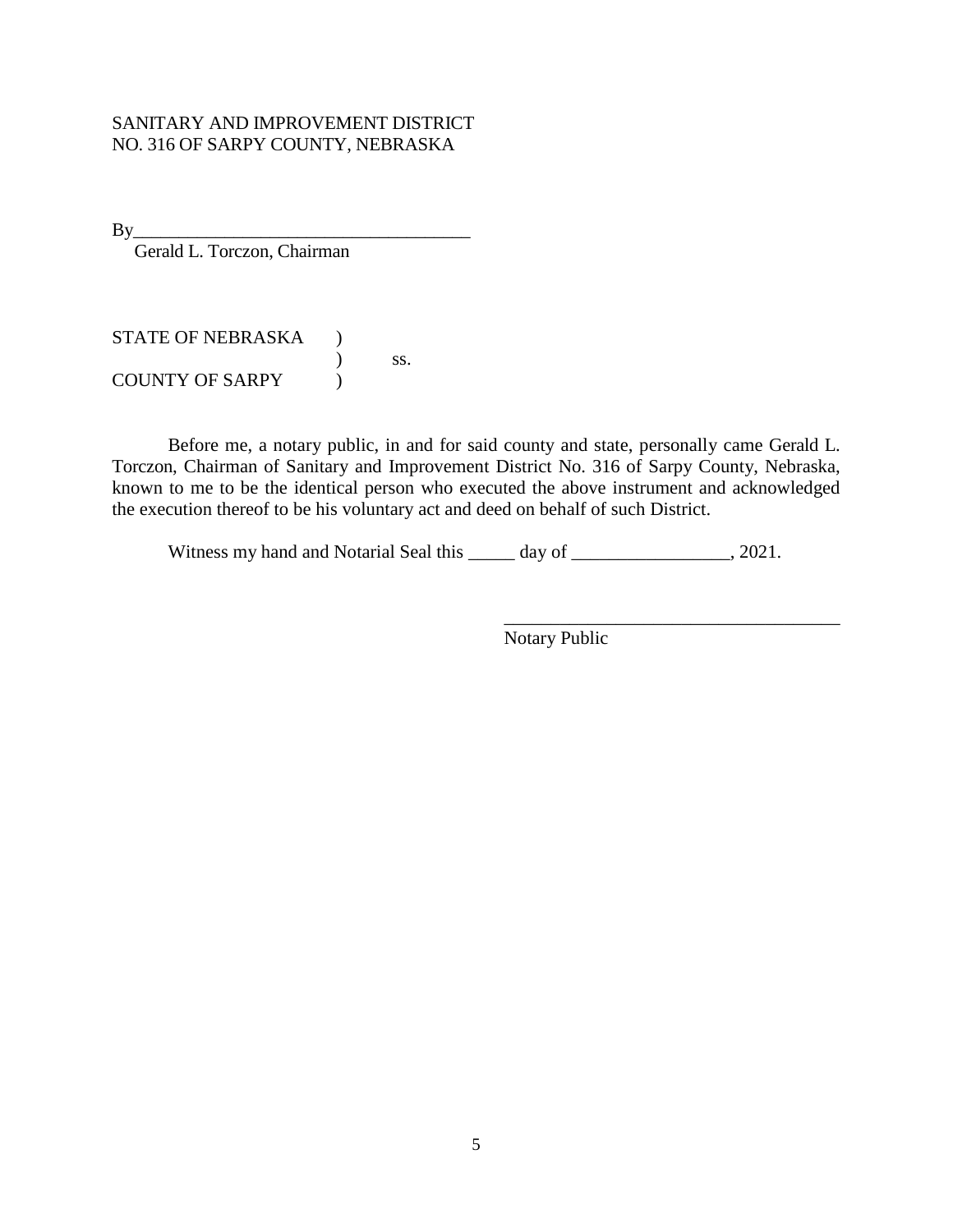B.H.I. Development, Inc., a Nebraska corporation

By\_\_\_\_\_\_\_\_\_\_\_\_\_\_\_\_\_\_\_\_\_\_\_\_\_\_\_\_\_\_\_\_\_\_\_

Gerald L. Torczon, President

STATE OF NEBRASKA ) ) ss. COUNTY OF SARPY (1)

Before me, a notary public, in and for said county and state, personally came Gerald L. Torczon, President of B.H.I. Development, Inc., a Nebraska corporation, known to me to be the identical person who executed the above instrument and acknowledged the execution thereof be his voluntary act and deed on behalf of such corporation.

Witness my hand and Notarial Seal this \_\_\_\_\_ day of \_\_\_\_\_\_\_\_\_\_\_\_\_, 2021.

\_\_\_\_\_\_\_\_\_\_\_\_\_\_\_\_\_\_\_\_\_\_\_\_\_\_\_\_\_\_\_\_\_\_\_\_ Notary Public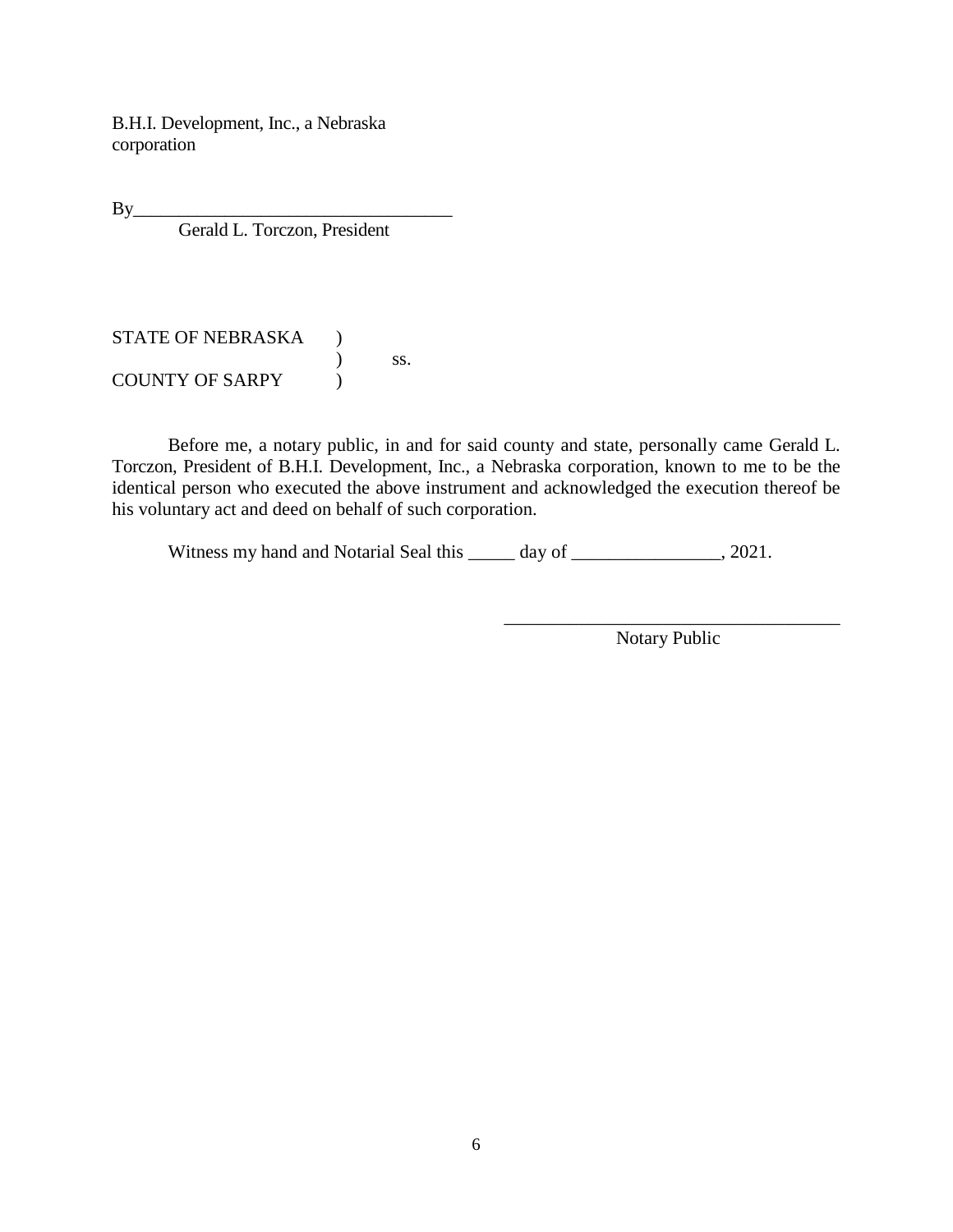Woodland Homes, Inc., a Nebraska corporation

By\_\_\_\_\_\_\_\_\_\_\_\_\_\_\_\_\_\_\_\_\_\_\_\_\_\_\_\_\_\_

Gerald L. Torczon, President

STATE OF NEBRASKA ) ) ss. COUNTY OF SARPY (1)

Before me, a notary public, in and for said county and state, personally came Gerald L. Torczon, President of Woodland Homes, Inc., a Nebraska corporation, known to me to be the identical person who executed the above instrument and acknowledged the execution thereof be his voluntary act and deed on behalf of such corporation.

Witness my hand and Notarial Seal this \_\_\_\_\_ day of \_\_\_\_\_\_\_\_\_\_\_\_\_, 2021.

\_\_\_\_\_\_\_\_\_\_\_\_\_\_\_\_\_\_\_\_\_\_\_\_\_\_\_\_\_\_\_\_\_\_\_\_ Notary Public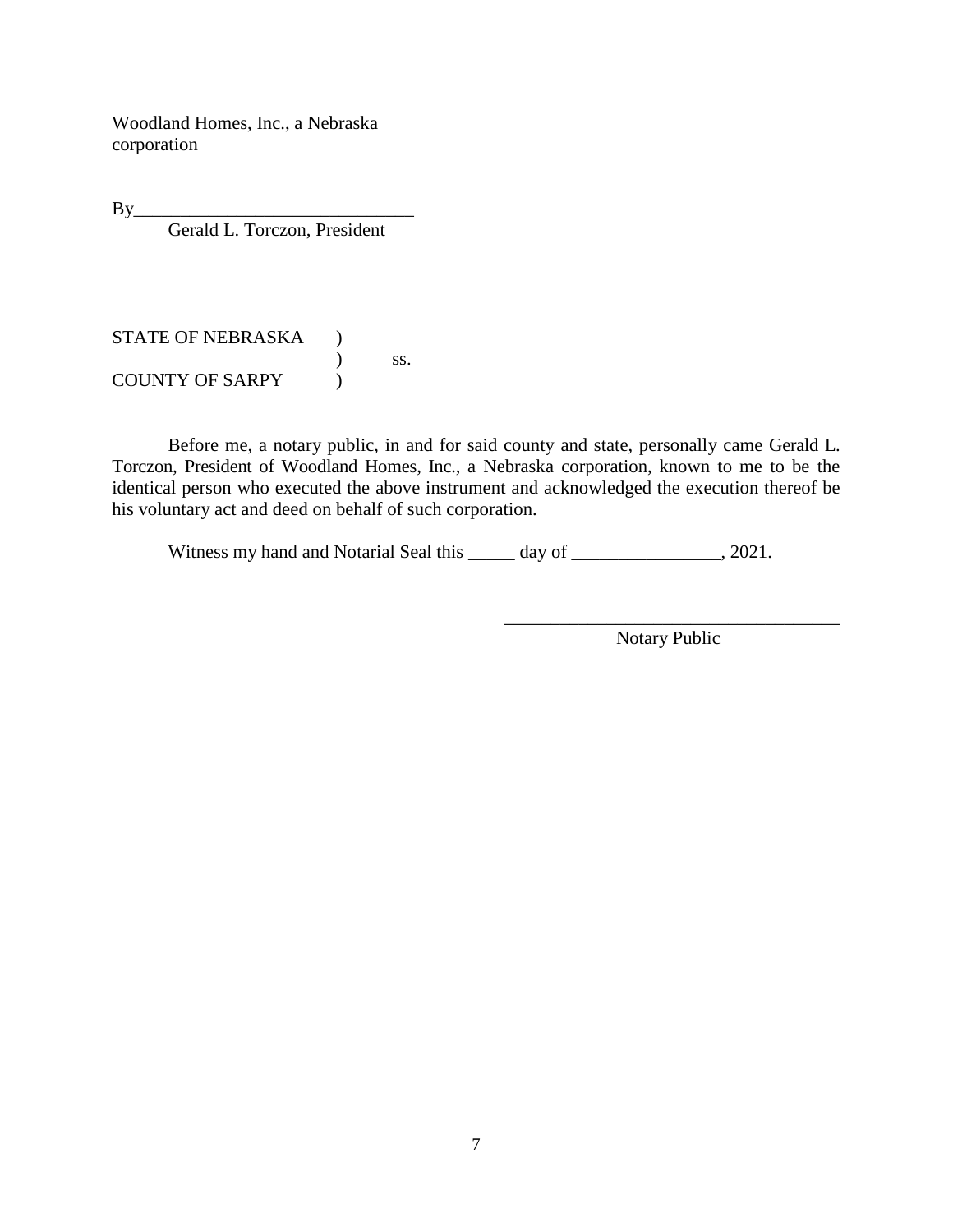## **SUBDIVISION AGREEMENT AMENDMENT TABLE OF CONTENTS**

## INTRODUCTION STATEMENT

## RECITALS

| <b>SECTION</b> |    | Incorporation of Recitals    |
|----------------|----|------------------------------|
|                |    | <b>Capitalized Terms</b>     |
|                | 3  | Area of Application          |
|                |    | <b>Exhibit Modifications</b> |
|                | 5. | No Other Amendment           |
|                |    | <b>Binding Effect</b>        |

## EXHIBITS: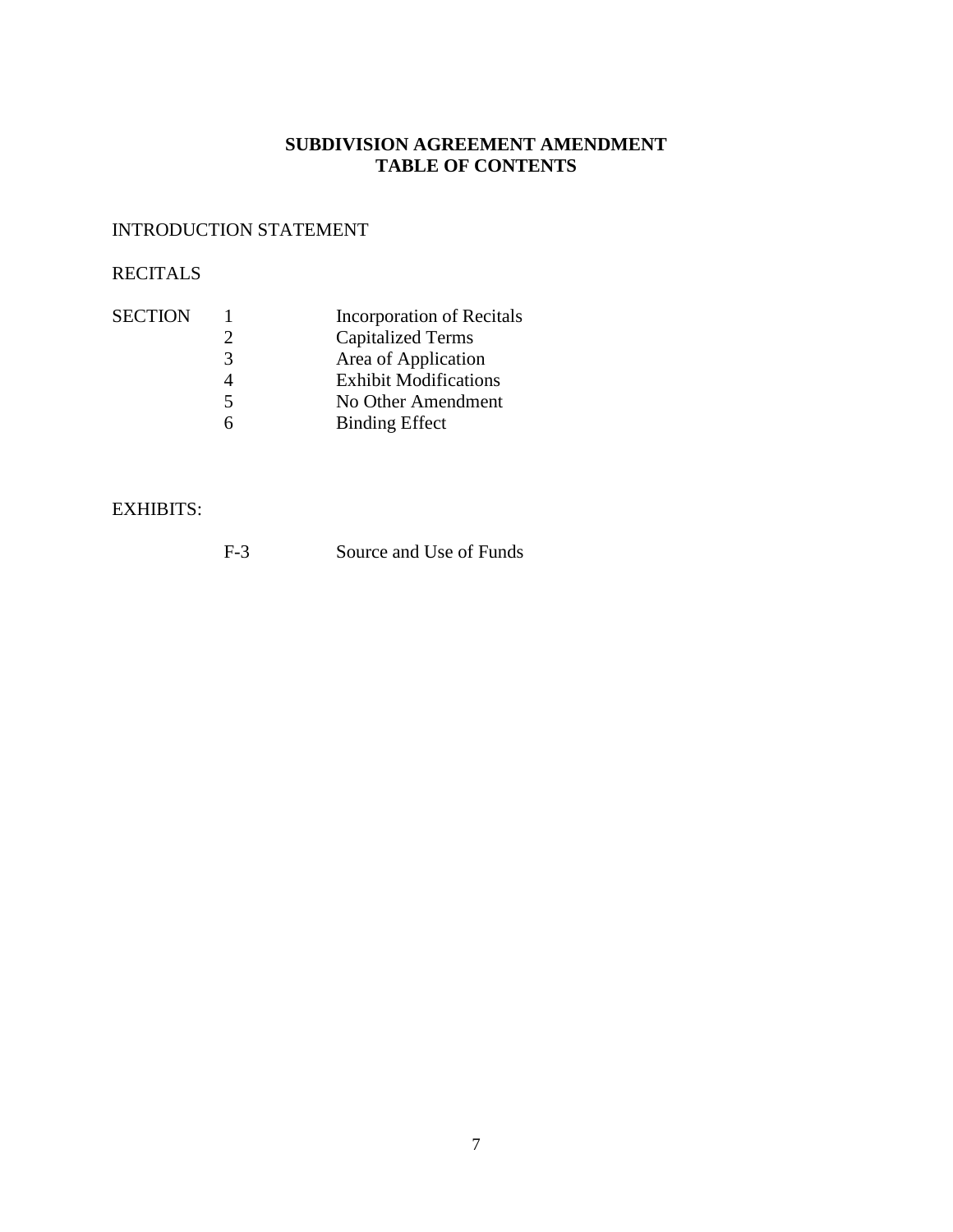## SUMMARY OF ESTIMATED CONSTRUCTION COSTS

AREA (ACRES): JURISDICTION:<br>DATE:

PROJECT : NORTHSHORE COMMERCIAL ZONING: RESIDENTIAL 70 UNITS

NUMERCIAL OURINING COMMERCIAL CHURCH (COMMERCIAL CHURCH (TAX EXEMPT)<br>53.49<br>PAPILLION DATE: 07/23/21 ESTIMATED BY: WESTERGARD PROJECT NO.: P2014.202.001

| NORTH SHORE COMMERCIAL ALL PHASES                                                      |                                            |              |                |                                                                                             |                   |                        |  |  |  |
|----------------------------------------------------------------------------------------|--------------------------------------------|--------------|----------------|---------------------------------------------------------------------------------------------|-------------------|------------------------|--|--|--|
| <b>ITEM</b>                                                                            | CONSTRCT.                                  | <b>TOTAL</b> | <b>PRIVATE</b> | <b>SPECIAL</b><br>ASSESS.                                                                   | G.O.<br>REIMBURS. | G.O.<br>NON-REIMB      |  |  |  |
| SANITARY SEWER & STORM SEWER - PHASE I                                                 | 1,276,424                                  | 1,835,519    |                | 646,333                                                                                     | 384,212           | 804.974                |  |  |  |
| PAVING & SIDEWALKS - PRIVATE FOR PHASE I                                               | 0                                          | 0            |                | $\mathbf 0$                                                                                 |                   | $\mathsf 0$            |  |  |  |
| WATER - PHASE I                                                                        | 177,253                                    | 252,087      |                | 252,087                                                                                     |                   | 0                      |  |  |  |
| CAP. FAC. CHARGES - PHASE I -INCLUDES CHURCH AND COMM. LOT                             | 447,612                                    | 503,379      |                | 251,689                                                                                     |                   | 251,689                |  |  |  |
| UNDERGROUND ELECTRICAL - PHASE I                                                       | 94,500                                     | 125,034      |                | 125,034                                                                                     |                   | 0                      |  |  |  |
| SANITARY SEWER - REPLAT 1                                                              | 91,899                                     | 128,659      |                | 128,659                                                                                     |                   | $\mathbf 0$            |  |  |  |
| PAVING - REPLAT 1                                                                      | 547.953                                    | 767.135      |                | 364.042                                                                                     |                   | 403.093                |  |  |  |
| 126TH SIDEWALK (EAST SIDE OF 126TH STREET) REPLAT ONE                                  | 25,650                                     | 35,910       |                |                                                                                             |                   | 35,910                 |  |  |  |
| <b>WATER - REPLAT 1</b>                                                                | 171,901                                    | 240,661      |                | 240,661                                                                                     |                   | $\mathbf 0$            |  |  |  |
| CAPITAL FACILITIES CHARGES - PREVIOUSLY PAID FOR REPLAT ONE                            | $\mathbf 0$                                | 0            |                | $\mathbf 0$                                                                                 |                   | $\mathsf{O}$           |  |  |  |
| UNDERGROUND ELECTRICAL - REPLAT 1                                                      | 22,919                                     | 30,253       |                | 30,253                                                                                      |                   | $\mathbf 0$            |  |  |  |
| STORM SEWER - REPLAT 1                                                                 | 141,352                                    | 197,892      |                | 0                                                                                           |                   | 197,892                |  |  |  |
| SANITARY SEWER - REPLAT 2                                                              | 66,033                                     | 92.447       |                | 92.447                                                                                      |                   | $\mathbf 0$            |  |  |  |
| PAVING & SIDEWALKS - REPLAT 2                                                          | 261,312                                    | 365,836      |                | 228,930                                                                                     |                   | 136,906                |  |  |  |
| WATER - REPLAT 2                                                                       | 87,000                                     | 121,800      |                | 121,800                                                                                     |                   | 0                      |  |  |  |
| CAPITAL FACILITIES CHARGES - PREVIOUSLY PAID FOR FINAL PHAS                            | 0                                          | 0            |                | 0                                                                                           |                   | 0                      |  |  |  |
| UNDERGROUND ELECTRICAL - REPLAT 2                                                      | 57,362                                     | 75,718       |                | 75,718                                                                                      |                   | $\Omega$               |  |  |  |
| STORM SEWER - REPLAT 2                                                                 | 53.450                                     | 74.830       |                | $\Omega$                                                                                    |                   | 74.830                 |  |  |  |
| <b>BASIN AREA TRAIL</b>                                                                | 80,650                                     | 112,910      |                |                                                                                             |                   | 112,910                |  |  |  |
| HIGHWAY 370 TRAIL / PARK IMPROVEMENTS                                                  | 100,000                                    | 115,000      |                |                                                                                             |                   |                        |  |  |  |
| LINCOLN ROAD REIMBURSEMENT                                                             | 272,270                                    | 313,111      |                |                                                                                             |                   |                        |  |  |  |
| <b>TOTALS</b>                                                                          | 3,975,541                                  | \$5,388,182  | \$0            | \$2,557,654                                                                                 |                   | \$384,212 \$ 2,018,204 |  |  |  |
| PER SF UNIT<br>ASSESSMENT TO CHURCH<br>ASSESSMENT TO COMMERCIAL & APARTMENTS<br>NOTES: |                                            |              |                | 13,970<br>\$<br>45,580<br>\$<br>\$1,534,144                                                 |                   |                        |  |  |  |
| VALUATION:                                                                             |                                            |              |                |                                                                                             |                   |                        |  |  |  |
|                                                                                        | PHASE I<br>REPLAT 1<br>REPLAT <sub>2</sub> | $\equiv$     |                | \$24,937,500 (95% VALUATION)<br>\$7,908,750 (95% VALUATION)<br>\$28,405,000 (95% VALUATION) |                   |                        |  |  |  |
|                                                                                        | <b>TOTAL</b>                               |              |                | \$61,251,250 (95% VALUATION)                                                                |                   |                        |  |  |  |

G.O. DEBT RATIO (95% VALUATION) =  $$2,018,204$  /  $$61,251,250$  =  $$3.29\%$ 

Revision Log:

11/16/2018 Revised paving quantities for dual lanes on roundabout for east leg

11/16/2018 Revised paving quantities for temporary turnaround at end of Street "B"

2/6/2019 Final Phase: Added Hwy 370 Trail contribution and Lincoln Road Reimbursement as a "Future General Obligation"; Added Basin Trail costs

2/6/2019 Revised 7" paving quantity, matches total off street parking quantity

3/11/2019 No revisions

4/8/2019 No revisions

3/20/2020 Updated Replat 1 Sanitary & Storm with contract quantities and unit prices; updated Replat One Paving quantities and costs based on Resolution

3/20/2020 Added separate section for 126th Street sidewalks; added Phase 1 Lot 72 assessments in Replat 1 and Final Phase 8/13/2020 Updated with Replat 1 Paving Sect II and Water Section II contract quantities and costs.

5/17/2021 Updated for Replat 2 7/23/2021 Updated w/ 95% Valuation and \$0 valuationn for the tax exempt Plumbers Union in Lot 2 Replat 2.

K:\Projects\2014\202\p01\Cost Estimates\North Shore Commercial Replat 2\2021 07 23 Northshore Comm Replat Two Costs.xls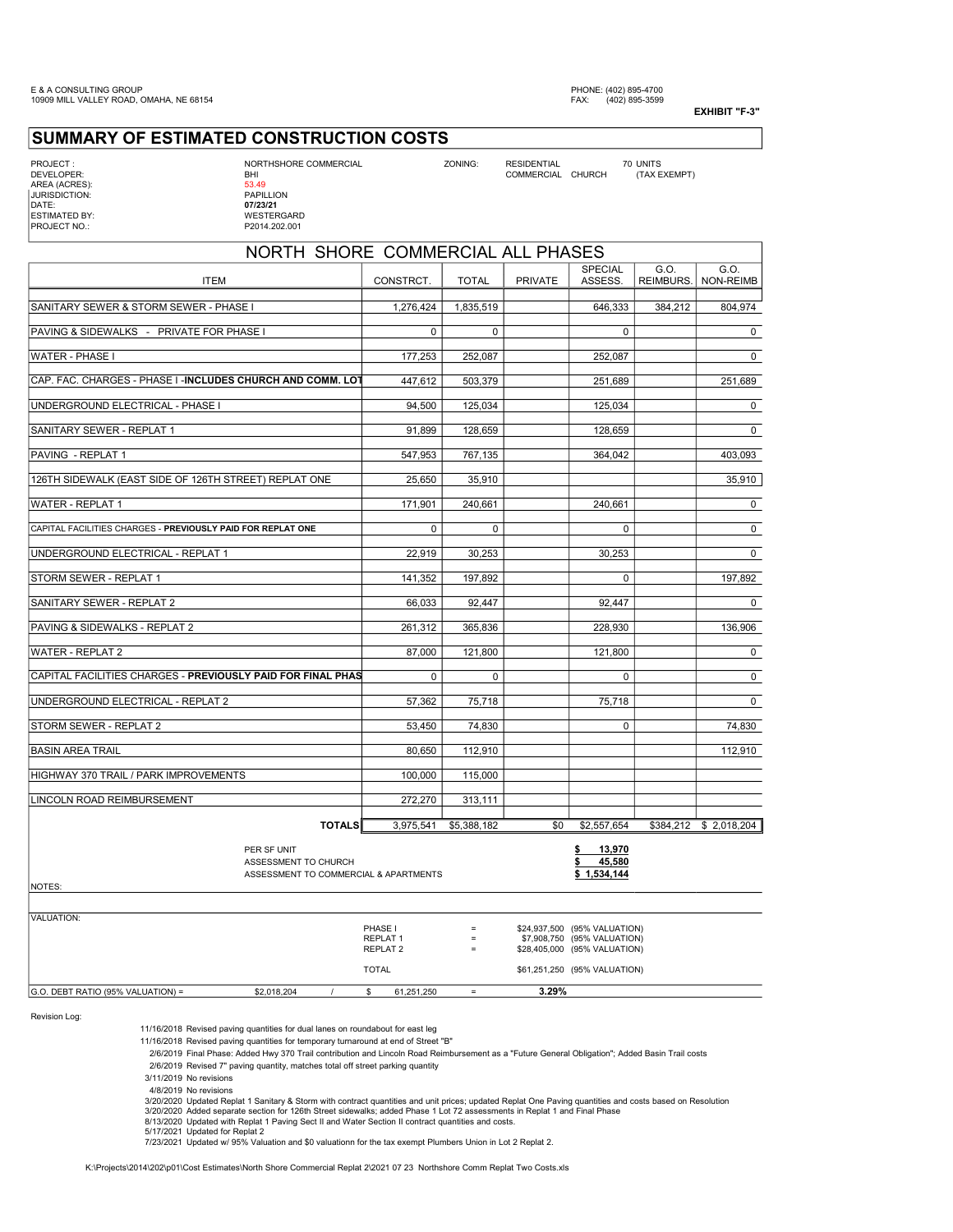## SUMMARY OF ESTIMATED CONSTRUCTION COSTS

| PROJECT:               |
|------------------------|
| DEVELOPER <sup>.</sup> |
| AREA (ACRES):          |
| <b>JURISDICTION:</b>   |
| DATF <sup>.</sup>      |
| <b>ESTIMATED BY:</b>   |
| <b>PROJECT NO.:</b>    |

PROJECT : NORTHSHORE COMMERCIAL ZONING: RESIDENTIAL 70 UNITS BHI<br>17.429 PAPILLION 07/23/21 P2014.202.001

COMMERCIAL CHURCH

#### WESTERGARD **NOTE: COSTS FROM SPECIALS ASSESSMENTS**

| NORTH SHORE COMMERCIAL PHASE ONE (RES. + CHURCH)                |                                                             |                    |                                      |                                     |                             |                   |                        |  |
|-----------------------------------------------------------------|-------------------------------------------------------------|--------------------|--------------------------------------|-------------------------------------|-----------------------------|-------------------|------------------------|--|
| <b>ITEM</b>                                                     |                                                             | CONSTRCT.          | <b>TOTAL</b>                         | <b>PRIVATE</b>                      | <b>SPECIAL</b><br>ASSESS.   | G.O.<br>REIMBURS. | G.O.<br>NON-REIMB      |  |
|                                                                 |                                                             |                    |                                      |                                     |                             |                   |                        |  |
| SANITARY SEWER & STORM SEWER                                    |                                                             | 1,276,424          | 1,835,519                            |                                     | 646,333                     | 384,212           | 804,974                |  |
| PAVING & SIDEWALKS - PRIVATE FOR PHASE I                        |                                                             | 0                  | $\mathbf 0$                          |                                     | $\mathbf 0$                 |                   | 0                      |  |
| <b>WATER</b>                                                    |                                                             | 177,253            | 252,087                              |                                     | 252,087                     |                   | $\mathbf 0$            |  |
| CAP. FACILITIES CHARGES - <b>INCLUDES CHURCH AND COMM. LOTS</b> |                                                             | 447,612            | 503,379                              |                                     | 251,689                     |                   | 251,689                |  |
| UNDERGROUND ELECTRICAL                                          |                                                             | 94,500             | 125,034                              |                                     | 125,034                     |                   | $\mathbf 0$            |  |
|                                                                 |                                                             |                    |                                      |                                     |                             |                   |                        |  |
|                                                                 |                                                             |                    |                                      |                                     |                             |                   |                        |  |
|                                                                 |                                                             |                    |                                      |                                     |                             |                   |                        |  |
|                                                                 |                                                             |                    |                                      |                                     |                             |                   |                        |  |
|                                                                 |                                                             |                    |                                      |                                     |                             |                   |                        |  |
|                                                                 | <b>TOTALS</b>                                               | 1,995,789          | \$2,716,019                          | \$0                                 | \$1,275,143                 |                   | \$384,212 \$ 1,056,663 |  |
|                                                                 | PER SF UNIT<br>ASSESSMENT TO CHURCH<br>ASSESSMENT TO LOT 72 |                    |                                      |                                     | 15,768<br>45,580<br>125,817 |                   |                        |  |
| <b>NOTES:</b>                                                   |                                                             |                    |                                      |                                     |                             |                   |                        |  |
|                                                                 |                                                             |                    |                                      |                                     |                             |                   |                        |  |
| VALUATION:<br><b>COMMERCIAL</b><br>SINGLE FAM.                  | $0$ SF BLDG. $@$<br>70 UNITS                                | \$125<br>\$375,000 | $\equiv$<br>$\equiv$<br><b>TOTAL</b> | \$0<br>\$26,250,000<br>\$26,250,000 |                             |                   |                        |  |
| G.O. DEBT RATIO (95% VALUATION) =                               | \$1,056,663                                                 | \$<br>24,937,500   | $=$                                  | 4.24%                               |                             |                   |                        |  |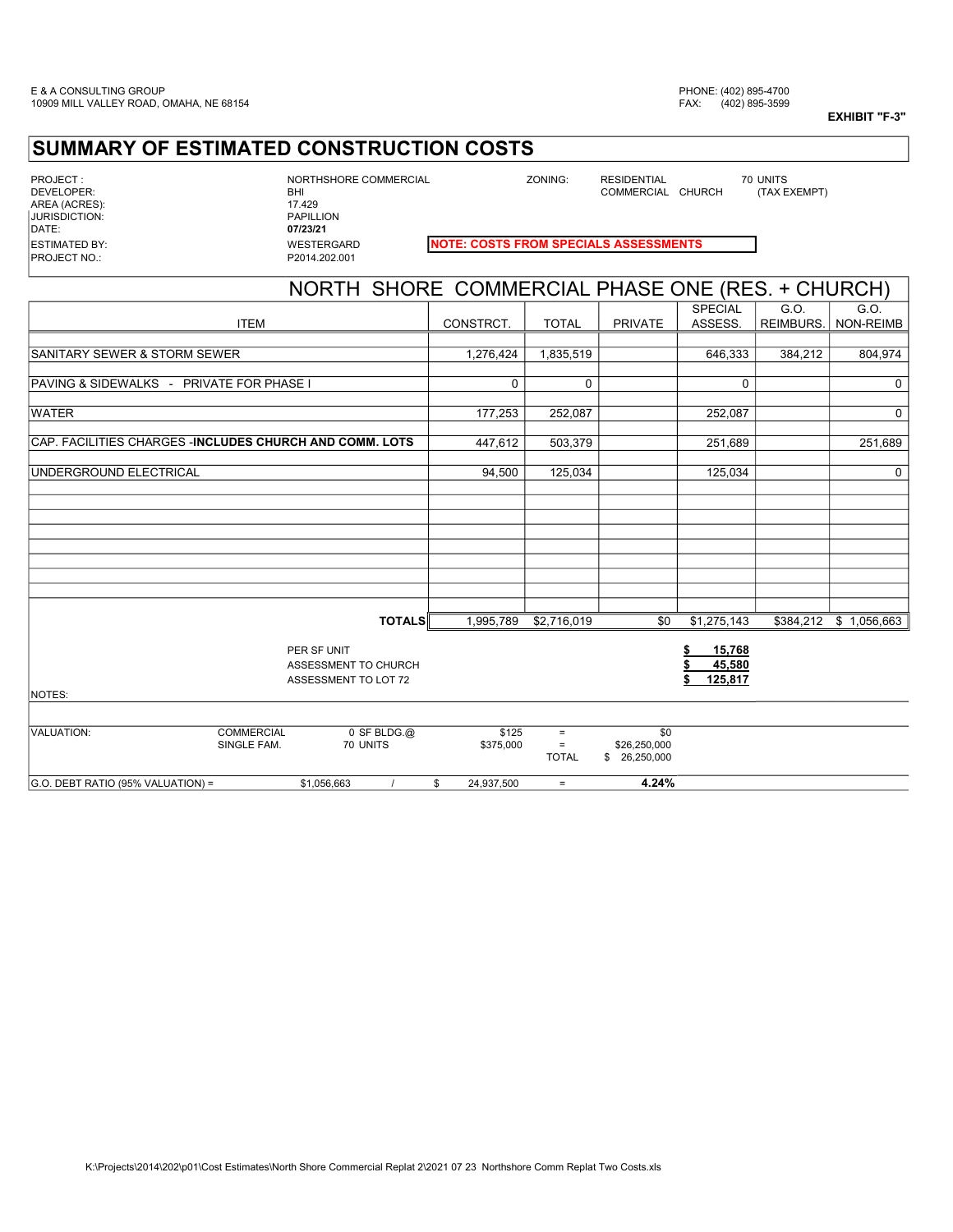## SUMMARY OF ESTIMATED CONSTRUCTION COSTS

| PROJECT:             |  |
|----------------------|--|
| DEVELOPER:           |  |
| AREA (ACRES):        |  |
| <b>JURISDICTION:</b> |  |
| DATF <sup>.</sup>    |  |
| <b>ESTIMATED BY:</b> |  |
| PROJECT NO.:         |  |

NORTHSHORE COMMERCIAL  $\underbrace{\text{LOT}}$ <br>BHI LOT 1 REPLAT 1 0.76 P2014.202.001

23.9 23.9 LOT 2 REPLAT 1 1.677 17,500 SF OFFICE<br>PAPILLION 1.995 24.000 SF OFFICE

DEVELOPER: BHI LOT 1 REPLAT 1 0.76 14,400 SF COMMERCIAL USE JURISDICTION: PAPILLION LOT 3 REPLAT 1 1.995 24,000 SF OFFICE<br>DATE: **07/23/21** LOT 4 REPLAT 1 0.748 5,400 SF COMMERCIAL External of the contract of the contract of the contract of the contract of the contract of the contract of the contract of the contract of the contract of the contract of the contract of the contract of the contract of th

# NORTH SHORE COMMERCIAL PHASE TWO (LOTS 1-5 OF REPLAT 1)

|                                                |           |              |                | <b>SPECIAL</b> | G.O.      | G.O.             |
|------------------------------------------------|-----------|--------------|----------------|----------------|-----------|------------------|
| <b>ITEM</b>                                    | CONSTRCT. | <b>TOTAL</b> | <b>PRIVATE</b> | ASSESS.        | REIMBURS. | <b>NON-REIMB</b> |
|                                                |           |              |                |                |           |                  |
| <b>ISANITARY SEWER</b>                         | 91,899    | 128,659      |                | 128,659        |           | $\mathbf 0$      |
|                                                |           |              |                |                |           |                  |
| PAVING                                         | 547,953   | 767,135      |                | 364,042        |           | 403,093          |
|                                                |           |              |                |                |           |                  |
| 126TH SIDEWALK (EAST SIDE OF 126TH STREET      | 25,650    | 35,910       |                |                |           | 35,910           |
|                                                |           |              |                |                |           |                  |
| <b>WATER</b>                                   | 171,901   | 240,661      |                | 240,661        |           | $\mathbf 0$      |
|                                                |           |              |                |                |           |                  |
| CAPITAL FACILITIES CHARGES - PREVIOUSLY PAID   | $\Omega$  | 0            |                | $\Omega$       |           | 0                |
| UNDERGROUND ELECTRICAL                         | 22,919    | 30,253       |                | 30,253         |           | 0                |
|                                                |           |              |                |                |           |                  |
| <b>ISTORM SEWER</b>                            | 141,352   | 197,892      |                | $\Omega$       |           | 197,892          |
|                                                |           |              |                |                |           |                  |
| PROPORTIONAL LOT 72 ASSESSMENTS (FROM PHASE 1) |           |              |                | 35,919         |           |                  |
|                                                |           |              |                |                |           |                  |
|                                                |           |              |                |                |           |                  |
| <b>TOTALS</b>                                  | 1,001,674 | \$1,400,510  | \$0            | \$799,534      | \$0       | 636,895<br>\$    |

NOTES:

1) HARD COSTS NOT INCLUDED: BUILDING CONSTRUCTION, SIDEWALKS, LANDSCAPING

2) SOFT COSTS NOT INCLUDED: COMISSIONS, MARKETING, BONDS, BUILDING PERMIT FEES, TAXES, CLOSING COSTS, DEVELOPER FEES

3) VALUAT

| 4) G.O. DEBT RATIO (95% VALUATION) = |                                  | \$636,895       |                     | 7,908,750                      | $=$                          | 8.05%                    |                                                         |  |
|--------------------------------------|----------------------------------|-----------------|---------------------|--------------------------------|------------------------------|--------------------------|---------------------------------------------------------|--|
|                                      |                                  |                 |                     |                                | <b>TOTAL</b><br><b>TOTAL</b> |                          | 8,325,000 (100% VALUATION)<br>7,908,750 (95% VALUATION) |  |
|                                      | LOT 5 REPLAT 1                   |                 | 5,300 COMMERCIAL @  | $$125 / SF =$                  |                              | \$662,500                |                                                         |  |
|                                      | LOT 3 REPLAT 1<br>LOT 4 REPLAT 1 | 24,000 OFFICE @ | 5,400 COMMERCIAL @  | $$125 / SF =$<br>$$125 / SF =$ |                              | \$3,000,000<br>\$675,000 |                                                         |  |
|                                      | LOT 2 REPLAT 1                   | 17,500 OFFICE @ |                     | $$125 / SF =$                  |                              | \$2,187,500              |                                                         |  |
| 3) VALUATION:                        | LOT 1 REPLAT 1                   |                 | 14,400 COMMERCIAL @ | $$125 / SF =$                  |                              | \$1,800,000              |                                                         |  |

| 5) ASSESSMENTS |                          |              |             |                   |
|----------------|--------------------------|--------------|-------------|-------------------|
|                |                          |              | PERCENTAGE  | SPECIAL           |
|                | <b>LOT</b>               | <b>ACRES</b> | <b>AREA</b> | <b>ASSESSMENT</b> |
|                | LOT 1, REPLAT 1          | 0.760        | 11.87%      | \$94,915          |
|                | LOT 2, REPLAT 1          | 1.677        | 26.19%      | \$209,437         |
|                | LOT 3, REPLAT 1          | 1.995        | 31.16%      | \$249,152         |
|                | LOT 4, REPLAT 1          | 0.748        | 11.68%      | \$93,416          |
|                | LOT 5, REPLAT 1          | 1.222        | 19.09%      | \$152,613         |
|                |                          |              |             |                   |
|                | TOTAL LOTS 1-5. REPLAT 1 | 6.402        | 100.00%     | \$799,534         |
|                |                          |              |             |                   |
|                | LOT 6, REPLAT 1          | 12.664       | (FUTURE)    |                   |
|                | LOT 7. REPLAT 1          | 3.359        | (FUTURE)    |                   |
|                | TOTAL LOTS 1-7, REPLAT 1 | 22.425       |             |                   |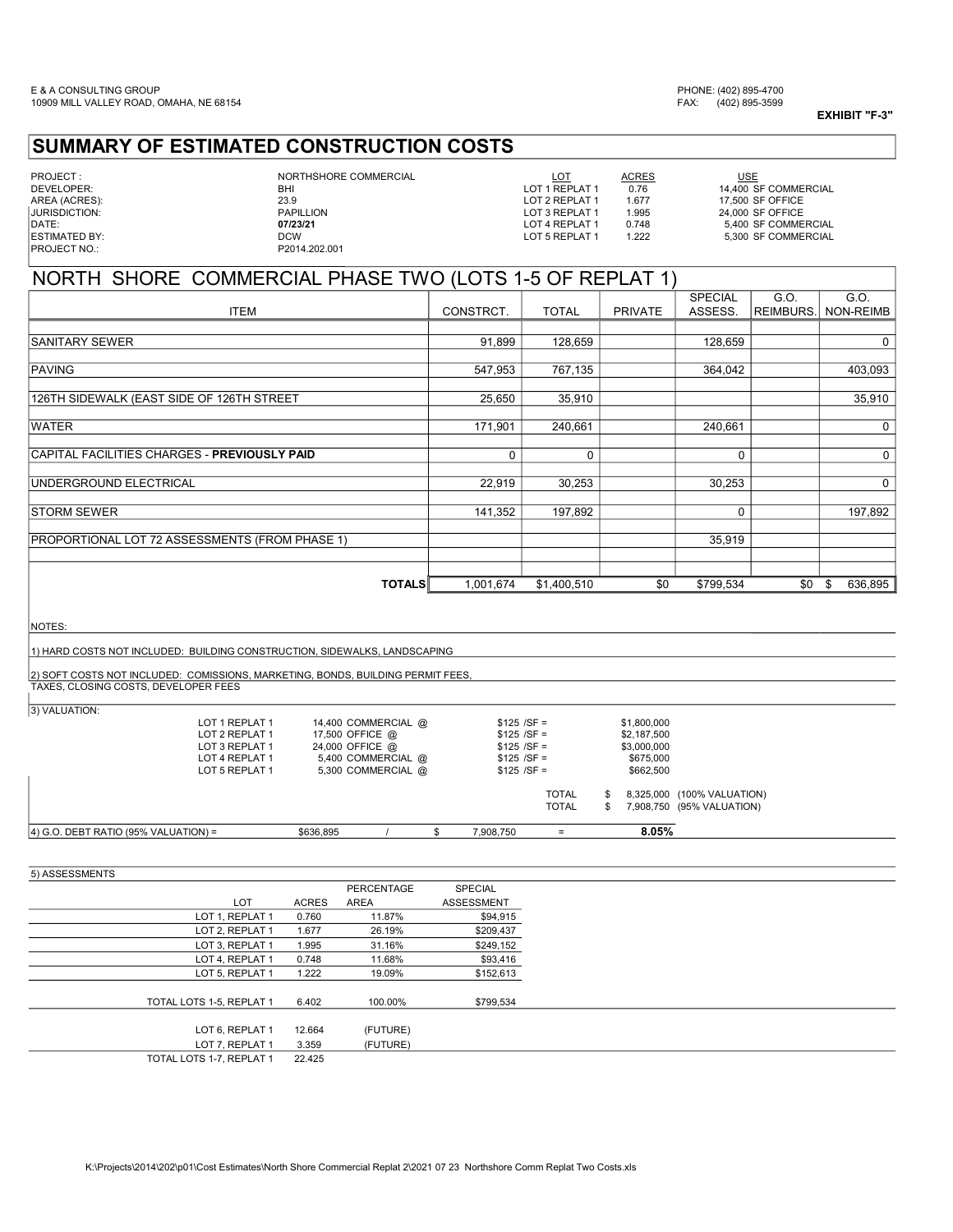| <b>IPROJECT:</b> | <b>SANITARY SEWER</b>                      |                 |      |              |          |  |
|------------------|--------------------------------------------|-----------------|------|--------------|----------|--|
|                  |                                            | APPROX.         |      | <b>UNIT</b>  |          |  |
| NO.              | <b>ITEM</b>                                | <b>QUANTITY</b> | UNIT | <b>PRICE</b> | COST     |  |
|                  | <b>8 INCH SANITARY SEWER PIPE</b>          | 1,833           | ∟.F⊥ | 28.00        | 51,324   |  |
|                  | 54 IN. I.D. SANITARY MANHOLE (9) -         | 105             | V.F. | 355.00       | 37,275   |  |
|                  | CONNECT TO EXISTING 8" SANITARY SEWER STUB |                 | EA   | 525.00       | 525      |  |
|                  | CONSTRUCT 8" PIPE PLUG                     |                 | EA   | 75.00        | 75       |  |
|                  |                                            |                 |      |              |          |  |
|                  |                                            |                 |      |              |          |  |
|                  | MISCELLANEOUS (+ 3%)                       |                 | L.S. | 3%           | 2,700    |  |
|                  |                                            |                 |      |              |          |  |
|                  |                                            |                 |      |              | \$91,899 |  |
|                  | TOTAL ESTIMATED CONSTRUCTION COST:         |                 |      |              |          |  |
|                  |                                            |                 |      |              |          |  |

NOTES: QUANTITIES AND BID PRICES ARE FROM SANITARY & STORM SECTION II CONTRACT.

| CID COOTS<br>1001<br>тc        |              | $0.400$ CEO<br>,,,,,,, |  |
|--------------------------------|--------------|------------------------|--|
|                                |              |                        |  |
| $\sim$ $\sim$ $\sim$<br>$\sim$ |              |                        |  |
|                                | <b>TOTAL</b> | \$0.00                 |  |

PROJECT: PAVING

|                 |                                                                 | APPROX.                                         |             | <b>UNIT</b> |          |  |  |  |  |  |
|-----------------|-----------------------------------------------------------------|-------------------------------------------------|-------------|-------------|----------|--|--|--|--|--|
| <b>NO</b>       | <b>ITEM</b>                                                     | QUANTITY                                        | <b>UNIT</b> | PRICE       | COST     |  |  |  |  |  |
|                 | Remove Pavement                                                 | 200                                             | <b>SY</b>   | \$15.50     | \$3,100  |  |  |  |  |  |
| $\overline{2}$  | Sawcut - Full Depth                                             | 256                                             | LF          | \$7.40      | \$1,894  |  |  |  |  |  |
| 3               | Construct 9" Concrete Pavement (Type L65) w/ Integral Curb      | 4,714                                           | SY          | 62.15       | 292,975  |  |  |  |  |  |
| $\overline{4}$  | Construct 7" Concrete Pavement (Type L65) w/ Integral Curb      | 3.119                                           | SY          | 51.80       | 161,564  |  |  |  |  |  |
| 5               | Subgrade Preparation                                            | 2.611                                           | CY          | 5.35        | 13,969   |  |  |  |  |  |
| 6               | Construct 9" Combination Curb & Gutter                          | 100                                             | LF.         | 27.00       | 2,700    |  |  |  |  |  |
| $\overline{ }$  | Construct 6" PCC Median Surfacing                               | 816                                             | SF          | 6.90        | \$5,630  |  |  |  |  |  |
| 8               | Construct 5" PCC Sidewalk                                       | 128                                             | SF          | 6.34        | \$812    |  |  |  |  |  |
| 9               | Tie Bars                                                        | 63                                              | EA          | 9.32        | \$587    |  |  |  |  |  |
| 10              | Construct End of Road Marker                                    | 14                                              | EA          | 141.00      | \$1,974  |  |  |  |  |  |
| 11              | Construct Concrete Header                                       | 114                                             | LF          | 9.87        | \$1,125  |  |  |  |  |  |
| 12              | Adiust Manhole to Grade                                         | 16                                              | EA          | 653.00      | \$10,448 |  |  |  |  |  |
| 13              | Install Street Name Sign                                        |                                                 | EA          | 128.00      | \$512    |  |  |  |  |  |
| 14              | Install Traffic Control Sign                                    |                                                 | EA          | 139.00      | \$973    |  |  |  |  |  |
| 15              | Install City of Papillion Breakaway Sign Pole System            |                                                 | EA          | 835.00      | \$5,845  |  |  |  |  |  |
| 16              | Install Temporary Paint Marking - 4" White                      | 2,928                                           | LF          | 0.89        | \$2,606  |  |  |  |  |  |
| 17              | Install Temporary Paint Marking - 4" Yellow                     | 124                                             | LF          | 2.78        | \$345    |  |  |  |  |  |
| 18              | Install Temporary Paint Marking - 12" White                     | 22                                              | LF          | 5.57        | \$123    |  |  |  |  |  |
| 19              | Install Temporary Paint Marking - 24" White                     | 188                                             | LF          | 6.68        | \$1,256  |  |  |  |  |  |
| 20              | Install Temporary Paint Marking Symbol - Type Directional Arrow | 3                                               | EA          | 111.00      | \$333    |  |  |  |  |  |
| 21              | Construct Curb Inlet - Type I                                   | $\overline{2}$                                  | EA          | 4085.00     | \$8,170  |  |  |  |  |  |
| $\overline{22}$ | Construct Curb Inlet - Type III                                 | $\overline{2}$                                  | EA          | 4085.00     | \$8,170  |  |  |  |  |  |
| 23              | Construct Type B Rip Rap                                        | 85                                              | <b>TN</b>   | 80.50       | \$6,843  |  |  |  |  |  |
|                 |                                                                 |                                                 |             |             |          |  |  |  |  |  |
|                 | MISCELLANEOUS (+3%)                                             |                                                 | L.S.        | <b>XXXX</b> | 16.000   |  |  |  |  |  |
|                 |                                                                 |                                                 |             |             |          |  |  |  |  |  |
|                 |                                                                 | TOTAL ESTIMATED CONSTRUCTION COST:<br>\$547,953 |             |             |          |  |  |  |  |  |

NOTES: QUANTITIES AND BID PRICES ARE FROM PAVING SECTION II CONTRACT. CURB INLETS AND RIP RAP ARE IN THE PAVING CONTRACT.

| 1) TOTAL DISTRICT COST W/40% -       | \$767.135 |           |           |  |
|--------------------------------------|-----------|-----------|-----------|--|
| 2) G.O. ITEMS                        |           |           |           |  |
| 7" PAVING (OVERWIDTH FOR PARKING)    | 3.250     | <b>SY</b> | \$242.761 |  |
| 9" PAVING (INTERSECTIONS)            | 1.170     | <b>SY</b> | \$104.856 |  |
| EARTHWORK FOR GO PAVING              | 1.336     | CY        | \$10,307  |  |
| SIDEWALK (IN ROUND-ABOUT)            | 128       | SF        | \$1,170   |  |
| <b>TRAFFIC CONTROL SIGNS</b>         |           | EA        | \$1,403   |  |
| STREET NAME SIGNS                    |           | EA        | \$738     |  |
| BREAKAWAY SIGN POLE SYSTEM           |           | EA        | \$8,428   |  |
| <b>CONSTRUCT CURB INLET - TYPE I</b> | ◠         | EA        | \$11,781  |  |
| CONSTRUCT CURB INLET - TYPE III      |           | EA        | \$11,781  |  |
| CONSTRUCTR TYPE B RIP RAP            | 85        | TN        | \$9.867   |  |
| G.O. TOTAL                           |           |           | \$403.093 |  |

SPECIAL ASSESSMENT ITEMS \$364,042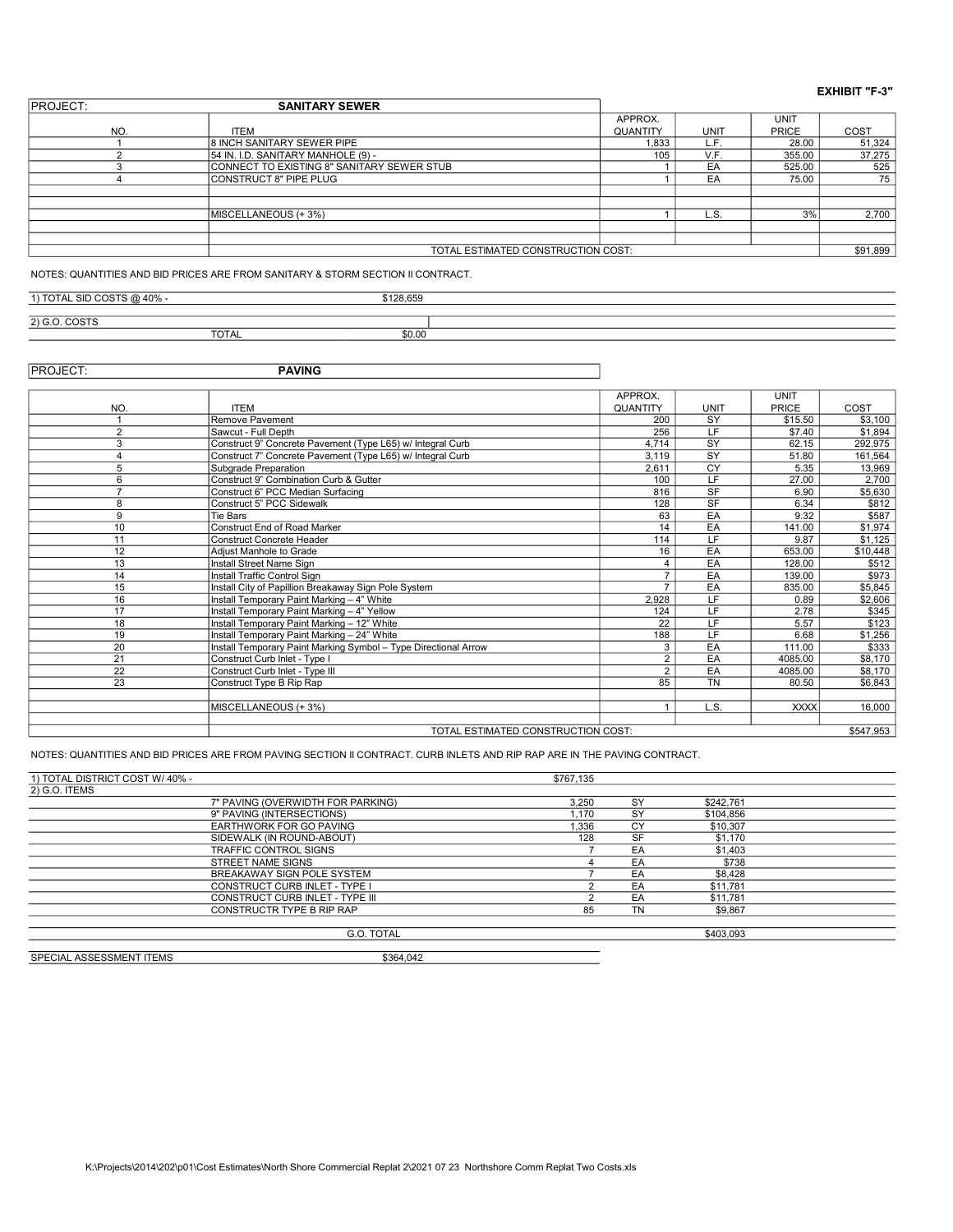| <b>PROJECT:</b>                | <b>126TH STREET SIDEWALKS</b>               |                                    |                            |      | <b>EXHIBIT "F-3"</b>        |          |
|--------------------------------|---------------------------------------------|------------------------------------|----------------------------|------|-----------------------------|----------|
| NO.                            | <b>ITEM</b>                                 |                                    | APPROX.<br><b>QUANTITY</b> | UNIT | <b>UNIT</b><br><b>PRICE</b> | COST     |
|                                | 5" PCC SIDEWALK (EAST SIDE OF 126TH STREET) |                                    | 5,700                      | LF   | \$4.50                      | \$25,650 |
|                                |                                             |                                    |                            |      |                             |          |
|                                | <b>IMISCELLANEOUS (+ 5%)</b>                |                                    |                            | L.S. | <b>XXXX</b>                 | 1,300    |
|                                |                                             | TOTAL ESTIMATED CONSTRUCTION COST: |                            |      |                             | \$25,650 |
| NOTES:                         |                                             |                                    |                            |      |                             |          |
| 1) TOTAL DISTRICT COST W/40% - |                                             | \$35,910                           |                            |      |                             |          |
| 2) ALL G.O.                    |                                             |                                    |                            |      |                             |          |

| <b>PROJECT:</b> | <b>ELECTRICAL SERVICE</b> |
|-----------------|---------------------------|
|                 |                           |

|                |                                                | APPROX.  |              | <b>UNIT</b>  |          |  |
|----------------|------------------------------------------------|----------|--------------|--------------|----------|--|
| N <sub>O</sub> | <b>ITEM</b>                                    | QUANTITY | UNIT         | <b>PRICE</b> | COS1     |  |
|                | <b>IELECTRICAL SERVICE COMM/OFFICE/RETAIL</b>  | 6.40     | <b>ACRES</b> | \$3,580.00   | \$22,919 |  |
|                |                                                |          |              |              |          |  |
|                |                                                |          |              |              |          |  |
|                | \$22.919<br>TOTAL ESTIMATED CONSTRUCTION COST: |          |              |              |          |  |

NOTES: ELECTIRCAL SERVICE ONLY FOR LOTS 1-5 REPLAT 1. LOTS 6 AND 7 WILL BE DONE W/ PHASE III.

 $\frac{1}{1}$  TOTAL DISTRICT COSTS W/32% - \$30,253

| <b>PROJECT:</b> | <b>WATER</b>                           |                                    |                 |             |              |           |
|-----------------|----------------------------------------|------------------------------------|-----------------|-------------|--------------|-----------|
|                 |                                        |                                    | APPROX.         |             | <b>UNIT</b>  |           |
| NO.             | <b>ITEM</b>                            |                                    | <b>QUANTITY</b> | <b>UNIT</b> | <b>PRICE</b> | COST      |
|                 | Construct 8" DIP CI 350 Water Main     |                                    | .708            | LF          | \$54.50      | \$93,086  |
| $\sqrt{2}$      | Bore 8" DIP CI 350 Water Main          |                                    | 294             | LF          | \$85.00      | \$24,990  |
|                 | Install 8" Gate Valve and Box          |                                    | 10              | EA          | \$1,275.00   | \$12,750  |
|                 | Install 12" Gate Valve and Box         |                                    |                 | EA          | \$2,250.00   | \$6,750   |
|                 | Install 8" x 8" Tee                    |                                    |                 | EA          | \$575,00     | \$1,725   |
|                 | <b>Construct Fire Hydrant Assembly</b> |                                    |                 | EA          | \$4,375.00   | \$4,375   |
|                 | Construct End of Main Hydrant          |                                    |                 | EA          | \$3,875.00   | \$11,625  |
| ៱               | Connection To Existing Main (Live Tap) |                                    |                 | EA          | \$5,800.00   | \$11,600  |
|                 |                                        |                                    |                 |             |              |           |
|                 |                                        |                                    |                 |             |              |           |
|                 | MISCELLANEOUS (+ 3%)                   |                                    |                 | L.S.        | <b>XXXX</b>  | 5,000     |
|                 |                                        |                                    |                 |             |              |           |
|                 |                                        | TOTAL ESTIMATED CONSTRUCTION COST: |                 |             |              | \$171,901 |

NOTES: QUANTITIES AND BID PRICES ARE FROM WATER SECTION II CONTRACT.

### 1) TOTAL DISTRICT COST W/ 40% - \$240,661

PROJECT: STORM SEWER

|                |                                    | APPROX.         |             | <b>UNIT</b>  |           |
|----------------|------------------------------------|-----------------|-------------|--------------|-----------|
| N <sub>O</sub> | <b>ITEM</b>                        | <b>QUANTITY</b> | <b>UNIT</b> | <b>PRICE</b> | COST      |
|                | 18" RCP                            | 186             | LF          | 47.00        | 8,742     |
|                | 24" RCP                            | 375             | LF          | 56.00        | 21,000    |
|                | 30" RCP                            | 867             | LF          | 64.75        | 56,138    |
|                | 36" RCP                            | 71              | LF          | 78.50        | 5,574     |
|                | <b>36" RC FLARED END SECTION</b>   |                 | EA          | 1675.00      | 1,675     |
| 6              | <b>PIPE COUPLERS</b>               | 9               | EA          | 125.00       | 1,125     |
|                | 60" STORM MANHOLE (6)              | 61              | VF          | 448.00       | 27,328    |
| 8              | 72" STORM MANHOLE (2)              | 23              | VF          | 515.00       | 11,845    |
|                | 18" PIPE PLUG                      | 5               | EA          | 525.00       | 2,625     |
| 10             | 24" PIPE PLUG                      |                 | EA          | 575.00       | 575       |
| 11             | 30" PIPE PLUG                      |                 | EA          | 625.00       | 625       |
|                |                                    |                 |             |              |           |
|                |                                    |                 |             |              |           |
|                | MISCELLANEOUS (+ 3%)               |                 | L.S.        | <b>XXXX</b>  | 4,100     |
|                | TOTAL ESTIMATED CONSTRUCTION COST: |                 |             |              | \$141,352 |

NOTES: QUANTITIES AND PRICES ARE FROM SANITARY & STORM SECT II CONTRACT. CURB INLETS ARE IN THE PAVING CONTRACT.

| W/40%-<br>…⊾ UISTRICT COOT<br>$'$ TOTAL       | \$197.892 |
|-----------------------------------------------|-----------|
|                                               |           |
| LIGATION<br><b>GENERAL</b><br>OBL.<br>2) 100% | \$197.892 |
|                                               |           |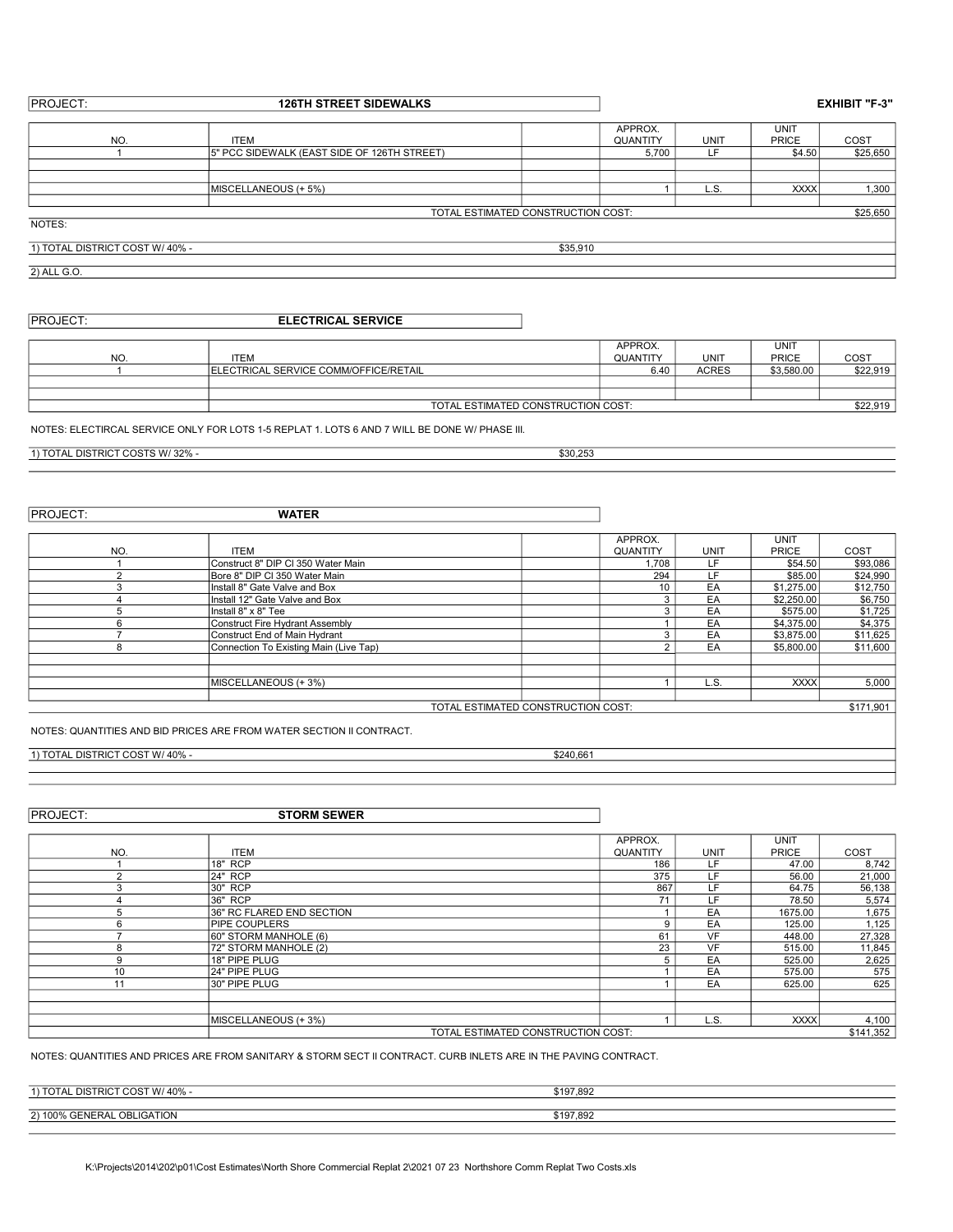## SUMMARY OF ESTIMATED CONSTRUCTION COSTS

# PROJECT : NORTHSHORE COMMERCIAL LOT ACRES DEVELOPER: **BHI LOT 1 REPLAT 2**<br>
AREA (ACRES): **BHI 144 APARTMENTS**<br>
JURISDICTION: **PAPILLION**<br>
PAPILLION **PAPILLION**<br>
20123/21<br>
DATE: 100 HOTEL ROOM: 15,000 SF COMMERC<br>
DATE: 100 HOTEL ROOM:

AREA (ACRES): 17.429 15,000 SF OFFICE JURISDICTION: PAPILLION 15,000 SF COMMERCIAL DATE: 07/23/21 100 HOTEL ROOMS ESTIMATED BY: DCW LOT 2 REPLAT 2 2.659 24,000 SF OFFICE PROJECT NO.: P2014.202.001 LOT 7 REPLAT 1 3.359 20,000 SF COMMERCIAL USE

| NORTH SHORE COMMERCIAL PHASE THREE (LOT 1 & 2 OF REPLAT 2 AND LOT 7 OF REPLAT 1) |           |              |                |                |                  |             |  |
|----------------------------------------------------------------------------------|-----------|--------------|----------------|----------------|------------------|-------------|--|
|                                                                                  |           |              |                | <b>SPECIAL</b> | G.O.             | G.O.        |  |
| <b>ITEM</b>                                                                      | CONSTRCT. | <b>TOTAL</b> | <b>PRIVATE</b> | ASSESS.        | <b>REIMBURS.</b> | NON-REIMB   |  |
|                                                                                  |           |              |                |                |                  |             |  |
| <b>SANITARY SEWER</b>                                                            | 66,033    | 92,447       |                | 92,447         |                  | 0           |  |
|                                                                                  |           |              |                |                |                  |             |  |
| <b>PAVING &amp; SIDEWALKS</b>                                                    | 261,312   | 365,836      |                | 228,930        |                  | 136,906     |  |
|                                                                                  |           |              |                |                |                  |             |  |
| <b>WATER</b>                                                                     | 87,000    | 121,800      |                | 121,800        |                  | 0           |  |
|                                                                                  |           |              |                |                |                  |             |  |
| CAPITAL FACILITIES CHARGES - PREVIOUSLY PAID                                     | 0         | 0            |                | 0              |                  | $\mathbf 0$ |  |
|                                                                                  |           |              |                |                |                  |             |  |
| UNDERGROUND ELECTRICAL                                                           | 57,362    | 75,718       |                | 75,718         |                  | 0           |  |
| <b>STORM SEWER</b>                                                               | 53,450    | 74,830       |                | 0              |                  | 74,830      |  |
|                                                                                  |           |              |                |                |                  |             |  |
| <b>BASIN AREA TRAIL</b>                                                          | 80,650    | 112,910      |                |                |                  | 112,910     |  |
|                                                                                  |           |              |                |                |                  |             |  |
| HIGHWAY 370 TRAIL / PARK IMPROVEMENTS                                            | 100,000   | 115,000      |                |                |                  |             |  |
|                                                                                  |           |              |                |                |                  |             |  |
| LINCOLN ROAD REIMBURSEMENT                                                       | 272,270   | 313,111      |                |                |                  |             |  |
|                                                                                  |           |              |                |                |                  |             |  |
| PROPORTIONAL LOT 72 ASSESSMENTS (FROM PHASE 1)                                   |           |              |                | 89,898         |                  |             |  |
|                                                                                  |           |              |                |                |                  |             |  |
|                                                                                  |           |              |                |                |                  |             |  |
| <b>TOTALS</b>                                                                    | 978,077   | \$1,271,652  | \$0            | \$608,793      | $$0 \quad $$     | 324,646     |  |

NOTES:

1) HARD COSTS NOT INCLUDED: BUILDING CONSTRUCTION, SIDEWALKS, LANDSCAPING

2) SOFT COSTS NOT INCLUDED: COMISSIONS, MARKETING, BONDS, BUILDING PERMIT FEES, TAXES, CLOSING COSTS, DEVELOPER FEES

| 3) VALUATION: |
|---------------|

| $(4)$ G.O. DEBT RATIO (95% VALUATION) = |                | \$324,646       |                     | 28,405,000       | $=$          | 1.14%        |                                    |
|-----------------------------------------|----------------|-----------------|---------------------|------------------|--------------|--------------|------------------------------------|
|                                         |                |                 |                     |                  | <b>TOTAL</b> |              | \$ 28,405,000 (95% VALUATION)      |
|                                         |                |                 |                     |                  | <b>TOTAL</b> |              | \$ 29,900,000 (100% VALUATION)     |
|                                         | LOT 7 REPLAT 1 |                 | 20,000 COMMERCIAL @ | $$150 / SF =$    |              | \$3,000,000  |                                    |
|                                         | LOT 2 REPLAT 2 | 24,000 OFFICE @ |                     | $$0/SF =$        |              |              | \$0 (PLUMBERS UNION IS TAX EXEMPT) |
|                                         | LOT 1 REPLAT 2 |                 | 100 HOTEL ROOMS@    | $$80,000$ /EA =  |              | \$8,000,000  |                                    |
|                                         | LOT 1 REPLAT 2 |                 | 15,000 COMMERCIAL @ | $$150 / SF =$    |              | \$2,250,000  |                                    |
|                                         | LOT 1 REPLAT 2 | 15,000 OFFICE @ |                     | $$150 / SF =$    |              | \$2,250,000  |                                    |
|                                         | LOT 1 REPLAT 2 |                 | 144 APARTMENTS @    | $$100,000$ /EA = |              | \$14,400,000 |                                    |

#### 5) ASSESSMENTS

|                 |              | PERCENTAGE  | SPECIAL           |
|-----------------|--------------|-------------|-------------------|
| <b>LOT</b>      | <b>ACRES</b> | <b>AREA</b> | <b>ASSESSMENT</b> |
| LOT 1, REPLAT 2 | 10.005       | 62.44%      | \$380,140         |
| LOT 2, REPLAT 2 | 2.659        | 16.59%      | \$101,029         |
| LOT 7, REPLAT 1 | 3.359        | 20.96%      | \$127,625         |
|                 |              |             |                   |
| <b>TOTAL</b>    | 16.023       | 100.00%     | \$608,793         |
|                 |              |             |                   |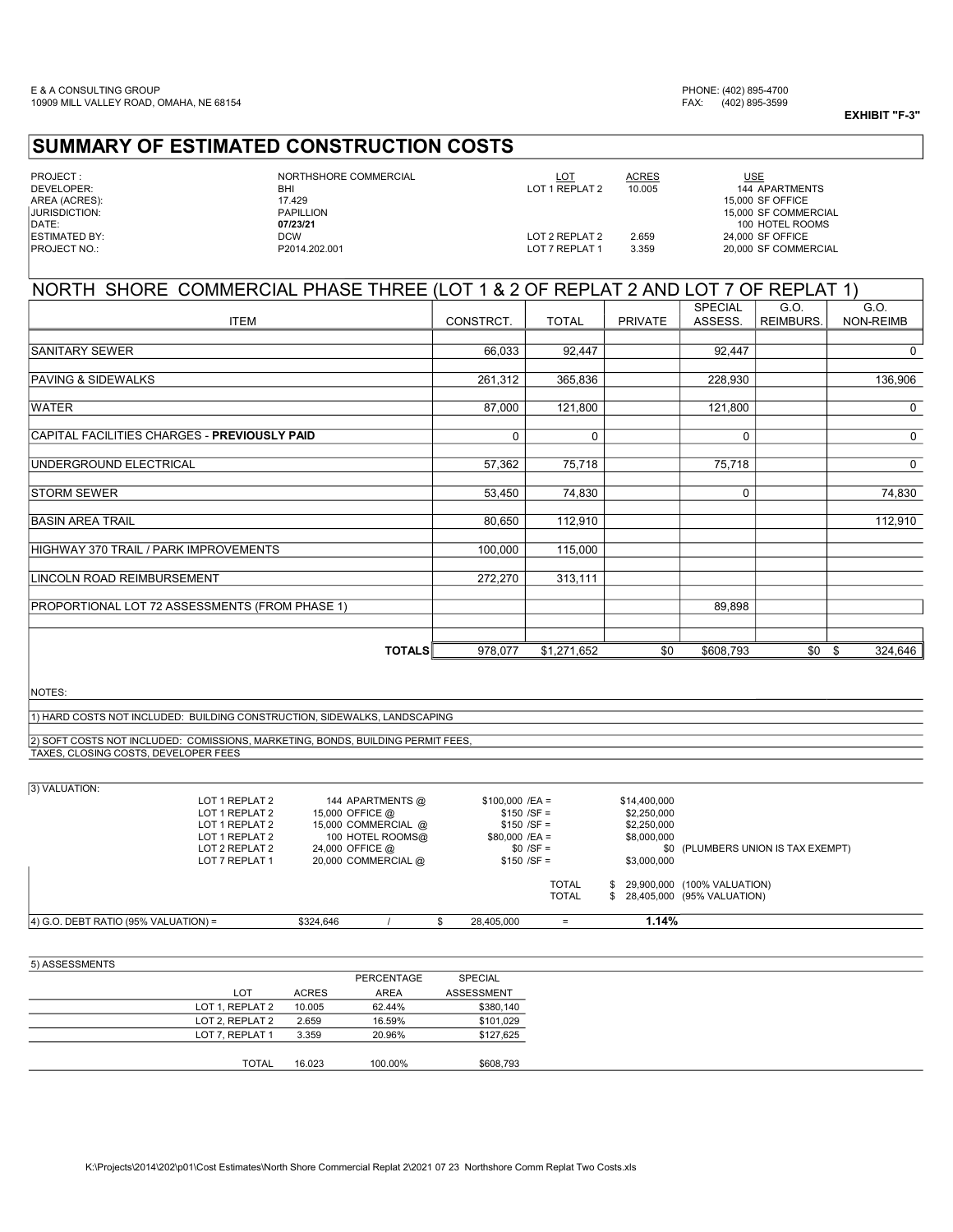| <b>PROJECT:</b>                    |                                    |          |             |              |        |
|------------------------------------|------------------------------------|----------|-------------|--------------|--------|
|                                    |                                    | APPROX.  |             | <b>UNIT</b>  |        |
| NO.                                | <b>ITEM</b>                        | QUANTITY | <b>UNIT</b> | <b>PRICE</b> | COST   |
|                                    | 8 INCH SANITARY SEWER PIPE         | 722      | L.F.        | 50.00        | 36,100 |
| C                                  | 6 INCH SANITARY SEWER PIPE         |          | L.F.        | 50.00        | 0      |
| $\sim$<br>3                        | 54 IN. I.D. SANITARY MANHOLE (3) - | 36       | V.F.        | 600.00       | 21,600 |
|                                    | 8" PIPE PLUG                       |          | EA          | 300.00       | 900    |
| 5                                  | <b>GEOTEXTILE FABRIC</b>           | 67       | SY          | 5.00         | 333    |
| 6                                  | <b>CRUSHED ROCK BEDDING</b>        | 50       | <b>TON</b>  | 80.00        | 4,000  |
|                                    |                                    |          |             |              |        |
|                                    |                                    |          |             |              |        |
|                                    | MISCELLANEOUS (+ 5%)               |          | L.S.        | 5%           | 3,100  |
|                                    |                                    |          |             |              |        |
|                                    |                                    |          |             |              |        |
| TOTAL ESTIMATED CONSTRUCTION COST: |                                    |          |             |              |        |
| NOTES:                             |                                    |          |             |              |        |
| 1) TOTAL SID COSTS @ 40% -         | \$92,447                           |          |             |              |        |

2) G.O. COSTS

TOTAL \$0.00

### **PROJECT:** PAVING & SIDEWALKS

|     |                                                     | APPROX.         |             | <b>UNIT</b>  |           |
|-----|-----------------------------------------------------|-----------------|-------------|--------------|-----------|
| NO. | <b>ITEM</b>                                         | <b>QUANTITY</b> | <b>UNIT</b> | <b>PRICE</b> | COST      |
|     | 7" P.C. CONCRETE PAVEMENT W/ INT. CURB              | 1,360           | S.Y.        | \$55.00      | \$74,800  |
| C   | 9" P.C. CONCRETE PAVEMENT W/INT. CURB               | 2.245           | S.Y.        | \$70.00      | \$157.150 |
|     | <b>ISUBGRADE PREPARATION</b>                        | 1.202           | C.Y.        | \$5.50       | \$6,609   |
|     | <b>ADJUST MANHOLE TO GRADE</b>                      |                 | EA          | \$750.00     | \$2,250   |
| 5   | <b>REMOVE CONCRETE HEADER</b>                       | 63              | LF.         | \$5.00       | \$315     |
| 6   | TEMPORARY PAINT STRIPING. 4" WHITE (PARKING STALLS) | 1.040           | LF          | \$2.00       | \$2,080   |
|     | TEMPORARY PAINT STRIPING, 4" WHITE (LANE LINES)     | 320             | LF.         | \$2.00       | \$640     |
| 8   | TEMPORARY PAINT STRIPING, 24" WHITE (CROSSWALKS)    | 96              | LF.         | \$10.00      | \$960     |
| 9   | TEMPORARY PAINT SYMBOL (LEFT TURN ARROW)            |                 | EA          | \$200.00     | \$200     |
| 10  | <b>TIE BARS</b>                                     | 16              | EA          | \$10.00      | \$158     |
| 11  | TRAFFIC CONTROL SIGN (PEDESTRIAN CROSSING SIGN)     |                 | EA          | \$250.00     | \$750     |
| 12  | PAPILLION BREAKAWAY SIGN POLE                       |                 | EA          | \$1,000.00   | \$3,000   |
|     |                                                     |                 |             |              |           |
|     | MISCELLANEOUS (+ 5%)                                |                 | L.S.        | <b>XXXX</b>  | \$12,400  |
|     |                                                     |                 |             |              |           |
|     | TOTAL ESTIMATED CONSTRUCTION COST:                  |                 |             |              | \$261.312 |

NOTES:

| 1) TOTAL DISTRICT COST W/40% - |                                                     | \$365,836 |             |          |  |
|--------------------------------|-----------------------------------------------------|-----------|-------------|----------|--|
| 2) G.O. ITEMS                  |                                                     |           |             |          |  |
|                                | 7" PAVING(OVERWIDTH FOR PARKING)                    | 1.100     | <b>SY</b>   | \$88,935 |  |
|                                | 9" PAVING (OVERWIDTH)                               | 320       | <b>SY</b>   | \$32,928 |  |
|                                | SUBGRADE PREPARATION                                | 473       | СY          | \$3.827  |  |
|                                | TEMPORARY PAINT STRIPING, 4" WHITE (PARKING STALLS) | 1.040     |             | \$3.058  |  |
|                                | TEMPORARY PAINT STRIPING, 4" WHITE (LANE LINES)     | 320       |             | \$941    |  |
|                                | TEMPORARY PAINT STRIPING, 24" WHITE (CROSSWALKS)    | 96        | l F         | \$1.411  |  |
|                                | TEMPORARY PAINT SYMBOL (LEFT TURN ARROW)            |           | EACH        | \$294    |  |
|                                | TRAFFIC CONTROL SIGN (PEDESTRIAN CROSSING SIGN)     |           | <b>EACH</b> | \$1,103  |  |
|                                | PAPILLION BREAKAWAY SIGN POLE                       |           | <b>EACH</b> | \$4,410  |  |
|                                |                                                     |           |             |          |  |

G.O. TOTAL \$136,906 SPECIAL ASSESSMENT ASSESSMENT **\$228,930** 

PROJECT: ELECTRICAL SERVICE

|                                 |                                                                | APPROX.         |              | UNIT         |          |
|---------------------------------|----------------------------------------------------------------|-----------------|--------------|--------------|----------|
| NO.                             | <b>ITEM</b>                                                    | <b>QUANTITY</b> | UNIT         | <b>PRICE</b> | COST     |
|                                 | ELECTRICAL SERVICE COMM/OFFICE/RETAIL (LOTS 1 AND 2, REPLAT 2) | 12.66           | <b>ACRES</b> | \$3,580.00   | \$45,337 |
|                                 | ELECTRICAL SERVICE COMM/OFFICE/RETAIL (LOT 7 REPLAT 1)         | 3.36            | <b>ACRES</b> | \$3,580.00   | \$12,025 |
|                                 |                                                                |                 |              |              |          |
|                                 |                                                                |                 |              |              |          |
|                                 | TOTAL ESTIMATED CONSTRUCTION COST:                             |                 |              |              | \$57,362 |
| NOTES:                          |                                                                |                 |              |              |          |
|                                 |                                                                |                 |              |              |          |
| 1) TOTAL DISTRICT COSTS W/32% - | \$75,718                                                       |                 |              |              |          |